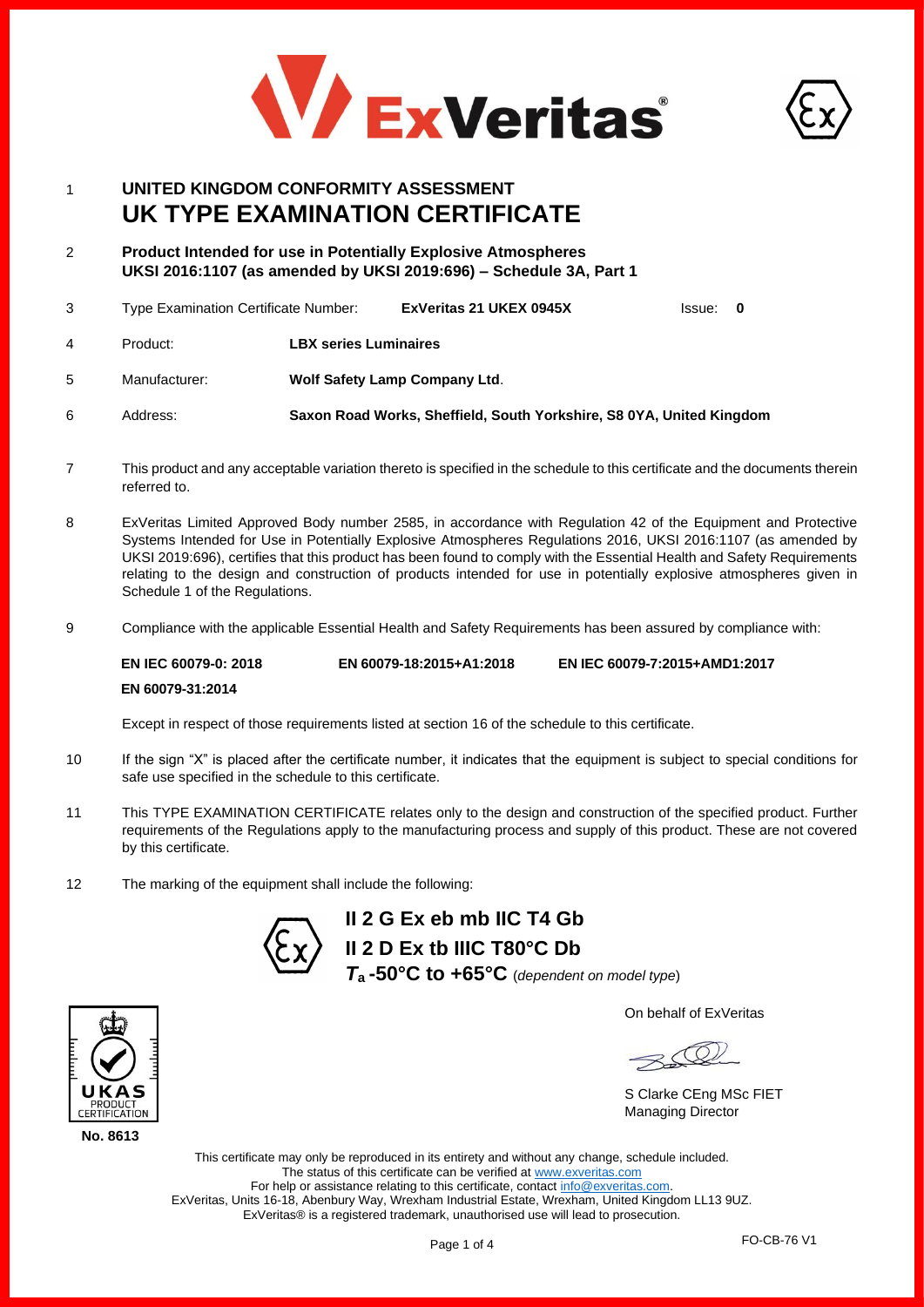



# **Schedule**

### **13 Description of Equipment or Protective System**

The LBX series luminaires are LED bulkhead luminaires for use in gas Group IIC and dust Group IIIC dust and gas hazardous atmospheres. The equipment comprises of a powder coated aluminium enclosure with either two or four M20 x 1.5 threaded gland entries, two at either end, and a cover with a sealed glass window. The enclosures are IP66/67 rated.

Internally, the luminaire contains LED drivers, LED modules, linear optics, and terminal blocks for

user connections. Feed through terminals are provided for ease of connection and chain linking of multiple units.

The luminaires are supplied in three distinct variants, the standard LBX\* versions contain only LED drivers, the LBX\*E versions contain LED drivers and an emergency driver and battery pack and is maintained equipment. The LBXNE versions are non-maintained equipment which contain only the emergency system components.

The equipment is available with two supply voltage ranges and a variety of ambient ranges as detailed below:

| <b>Type</b> | <b>Voltage</b><br>(V) | <b>Frequency</b><br>(Hz) | <b>Current</b><br>(A) | <b>Ambient Range</b>               | <b>Temperature</b><br><b>Ratings</b> |
|-------------|-----------------------|--------------------------|-----------------------|------------------------------------|--------------------------------------|
| LBXNE/110   | 100-140               | $50 - 60$                | 0.05                  | $-40^{\circ}$ C to $+55^{\circ}$ C | T4 & T80°C                           |
| LBXNE/230   | $200 - 277$           | $50 - 60$                | 0.02                  | $-40^{\circ}$ C to $+55^{\circ}$ C | T4 & T80°C                           |
| LBX1/110    | 88 - 140              | $50 - 60$                | 0.2                   | $-50^{\circ}$ C to $+65^{\circ}$ C | T4 & T80°C                           |
| LBX1E/110   | 100-140               | $50 - 60$                | 0.25                  | $-40^{\circ}$ C to $+55^{\circ}$ C | T4 & T80°C                           |
| LBX1/230    | 180 - 277             | $50 - 60$                | 0.1                   | $-50^{\circ}$ C to $+65^{\circ}$ C | T4 & T80°C                           |
| LBX1E/230   | 180 - 277             | $50 - 60$                | 0.12                  | $-40^{\circ}$ C to $+55^{\circ}$ C | T4 & T80°C                           |
| LBX2/110    | 88 - 140              | $50 - 60$                | 0.35                  | $-50^{\circ}$ C to $+50^{\circ}$ C | T4 & T80°C                           |
| LBX2E/110   | 100 - 140             | $50 - 60$                | 0.4                   | $-40^{\circ}$ C to $+50^{\circ}$ C | T4 & T80°C                           |
| LBX2/230    | 180 - 277             | $50 - 60$                | 0.15                  | $-50^{\circ}$ C to $+50^{\circ}$ C | T4 & T80°C                           |
| LBX2E/230   | $200 - 277$           | $50 - 60$                | 0.17                  | $-40^{\circ}$ C to $+50^{\circ}$ C | T4 & T80°C                           |

#### **14 Descriptive Documents**

#### **14.1 Associated Report and Certificate History:**

| <b>Report Number</b> | <b>Cert Issue Date</b> | <b>Issue</b> | Comment                                |
|----------------------|------------------------|--------------|----------------------------------------|
| R3004/A/1            | 2021-09-09             |              | Initial issue of the Prime Certificate |

#### Certificate: **ExVeritas 21 UKEX 0945X** Issue **0**

This certificate may only be reproduced in its entirety and without any change, schedule included. For help or assistance relating to this certificate, contac[t info@exveritas.com.](mailto:info@exveritas.com) ExVeritas, Units 16-18, Abenbury Way, Wrexham Industrial Estate, Wrexham, United Kingdom LL13 9UZ. ExVeritas® is a registered trademark, unauthorised use will lead to prosecution.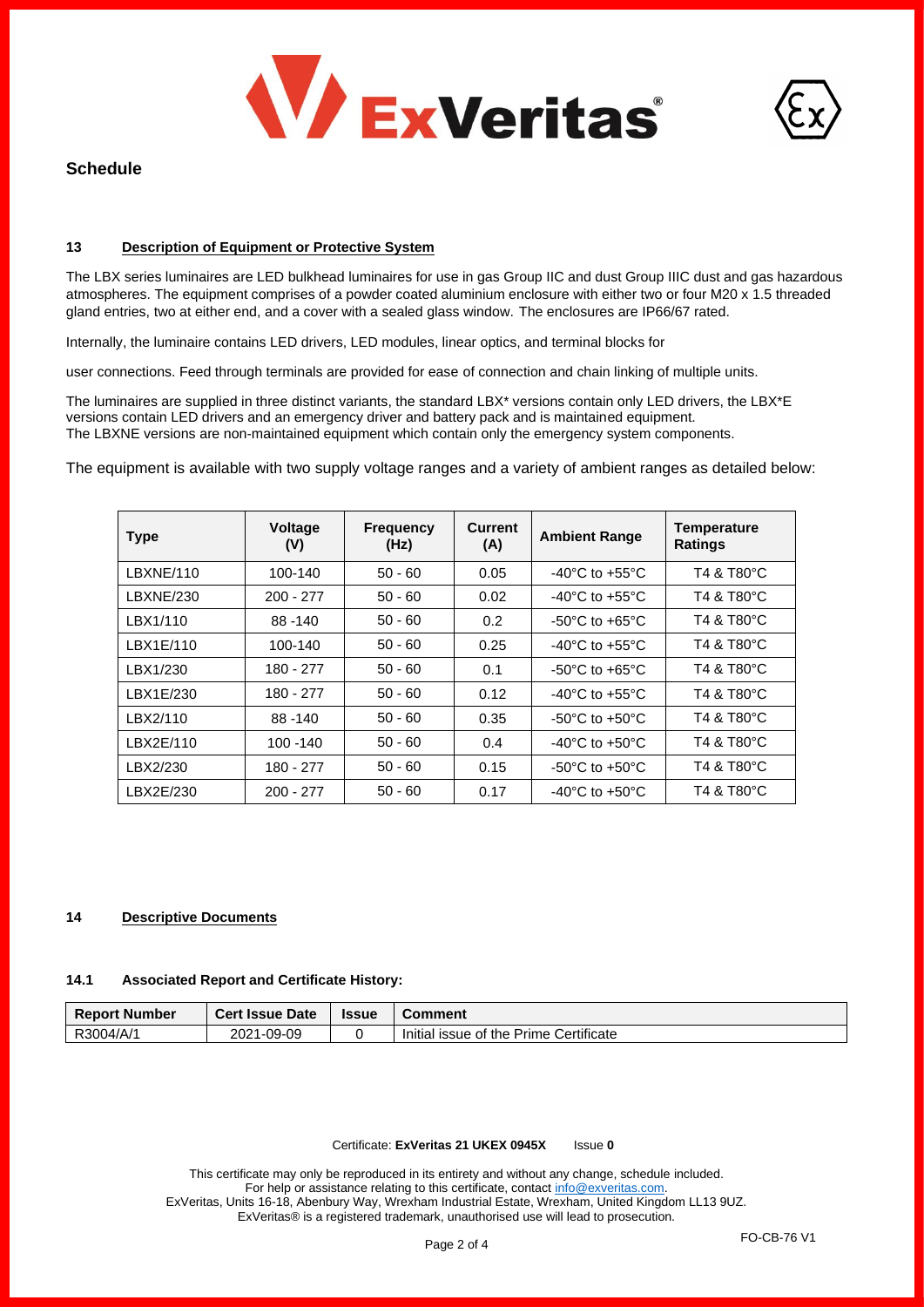



# **Schedule**

## **14.2 Compliance Drawings:**

#### **Issue 0**

| Title:                                   | Drawing No.: | Rev. Level: | Date:      |
|------------------------------------------|--------------|-------------|------------|
| <b>LBX Lid Assembly</b>                  | LD-0141      | 08          | 28/07/2021 |
| <b>LBX General Assembly</b>              | LD-0142      | 07          | 28/07/2021 |
| LBX Wiring and Layout                    | LD-0144      | 08          | 28/07/2021 |
| LBX Bulkhead Technical Manual (15 pages) | LD-0148      | 03          | 06/09/2021 |
| <b>LBX Enclosure Construction</b>        | LD-0151      | 08          | 28/07/2021 |
| LBX Cert Label Drawing (2 pages)         | LD-0159      | 07          | 19/07/2021 |

## **15 Conditions of Certification**

# **15.1 Special Conditions for Safe Use**

- 1. Cable entries into the equipment shall utilise suitably certified cable glands and shall provide a minimum degree of protection of IP66 or IP67 (dependent on the installation environment).
- 2. Unused cable entry apertures shall be closed with suitably certified blanking plugs which provide a minimum degree of protection of IP66 or IP67 (dependent on the installation environment).
- 3. When used in potentially hazardous dust atmospheres, the equipment shall be installed so as to minimize the risk from electrostatic discharge. In particular, the equipment shall not be installed where there is a likelihood of there being a static generating mechanism, such as steam generation or fast moving particles over the surface of the equipment.
- 4. The equipment shall only be used with a power source having a prospective short circuit current which does not exceed 1500A.
- 5. Emergency versions: The battery pack must not be replaced in or transported through a hazardous area (unless the area is shown to be non-hazardous)

#### Certificate: **ExVeritas 21 UKEX 0945X** Issue **0**

This certificate may only be reproduced in its entirety and without any change, schedule included. For help or assistance relating to this certificate, contac[t info@exveritas.com.](mailto:info@exveritas.com) ExVeritas, Units 16-18, Abenbury Way, Wrexham Industrial Estate, Wrexham, United Kingdom LL13 9UZ. ExVeritas® is a registered trademark, unauthorised use will lead to prosecution.